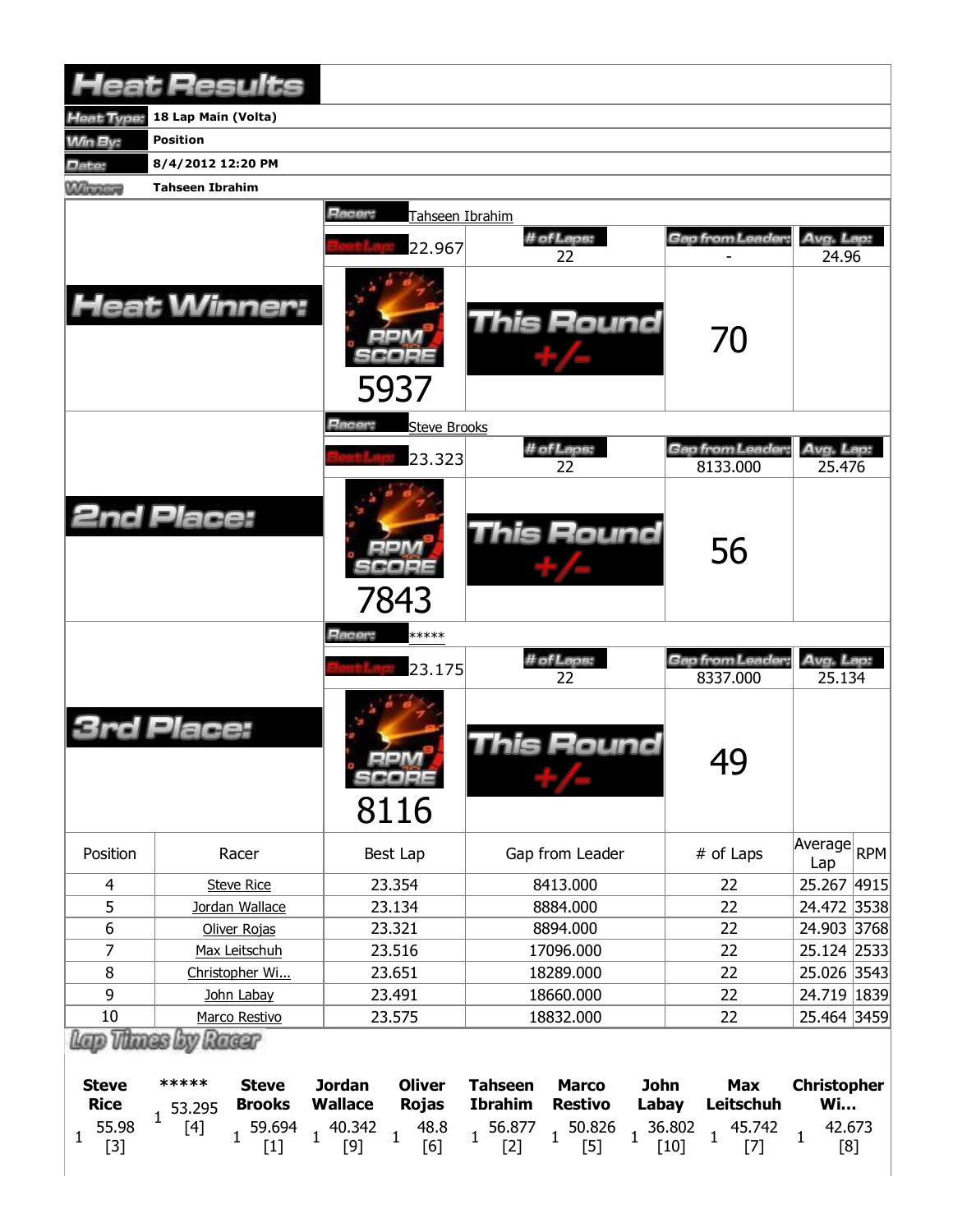| <b>Steve</b><br><b>Rice</b>                                                                                                                                                                                                                                                                                                                                                                                                                                                                                                                                                                                                                                                                                                                                                                                                                                                                                        | *****                                                                                          | <b>Steve</b>         | <b>Brooks Wallace</b>             | Rojas |       | Jordan Oliver Tahseen Marco<br>Ibrahim Restivo                                                                                                                                                                                                                                                                                                                                                          | John<br>Labay | <b>Max</b><br>Leitschuh                                                                                                                                                                                                                                                                                                                                                                                                                                                    | <b>Christopher</b>           |
|--------------------------------------------------------------------------------------------------------------------------------------------------------------------------------------------------------------------------------------------------------------------------------------------------------------------------------------------------------------------------------------------------------------------------------------------------------------------------------------------------------------------------------------------------------------------------------------------------------------------------------------------------------------------------------------------------------------------------------------------------------------------------------------------------------------------------------------------------------------------------------------------------------------------|------------------------------------------------------------------------------------------------|----------------------|-----------------------------------|-------|-------|---------------------------------------------------------------------------------------------------------------------------------------------------------------------------------------------------------------------------------------------------------------------------------------------------------------------------------------------------------------------------------------------------------|---------------|----------------------------------------------------------------------------------------------------------------------------------------------------------------------------------------------------------------------------------------------------------------------------------------------------------------------------------------------------------------------------------------------------------------------------------------------------------------------------|------------------------------|
| $2^{25.474}$<br>$[3]$                                                                                                                                                                                                                                                                                                                                                                                                                                                                                                                                                                                                                                                                                                                                                                                                                                                                                              | $2^{25.66}$<br>[4]                                                                             |                      |                                   |       |       |                                                                                                                                                                                                                                                                                                                                                                                                         |               | 2 <sup>25.743</sup> 2 <sup>26.407</sup> 2 <sup>26.41</sup> 2 <sup>25.704</sup> 2 <sup>27.562</sup> 2 <sup>26.141</sup> 2 <sup>27.423</sup><br>[1] [8] 2 [5] 2 [2] 2 [6] 2 [10] 2 [9]                                                                                                                                                                                                                                                                                       | <b>Wi</b>                    |
|                                                                                                                                                                                                                                                                                                                                                                                                                                                                                                                                                                                                                                                                                                                                                                                                                                                                                                                    | 3 23.673 3 23.796<br>$[4]$                                                                     |                      |                                   |       |       | $3\begin{array}{cc} 3.23.632 \\ 3.632 \end{array}$ $3\begin{array}{cc} 24.724 \\ 5.321 \end{array}$ $3\begin{array}{cc} 23.815 \\ 3.654 \end{array}$ $3\begin{array}{cc} 26.356 \\ 5.356 \end{array}$ $3\begin{array}{cc} 25.855 \\ 3.653 \end{array}$                                                                                                                                                  |               | 3 25.316                                                                                                                                                                                                                                                                                                                                                                                                                                                                   | 26.664<br>2<br>$[7]$         |
| $[3]$<br>$4^{23.883}$                                                                                                                                                                                                                                                                                                                                                                                                                                                                                                                                                                                                                                                                                                                                                                                                                                                                                              | 4 23.756<br>$[4]$                                                                              | $[1]$<br>$4^{24.09}$ | $\begin{bmatrix} 7 \end{bmatrix}$ | $[5]$ | [2]   | [9]<br>$4\begin{array}{cccccc} 4.205 & 4.23.851 & 4.23.799 & 4.24.011 & 4.24.359 \\ 5.3 & 4.553 & 4.531 & 4.532 & 4.532 \end{array}$                                                                                                                                                                                                                                                                    | $[10]$        | [8]<br>4 23.705                                                                                                                                                                                                                                                                                                                                                                                                                                                            | 24.638<br>3.<br>[6]          |
| $[3]$                                                                                                                                                                                                                                                                                                                                                                                                                                                                                                                                                                                                                                                                                                                                                                                                                                                                                                              | 5 24.594 5 24.449<br>$[4]$                                                                     | $\left[1\right]$     | [7]                               | [5]   | $[2]$ | [9]<br>5 <sup>25.001</sup> 5 <sup>23.757</sup> 5 <sup>23.976</sup> 5 <sup>24.334</sup> 5 <sup>23.944</sup> 5 <sup>23.739</sup><br>[2] [7] [5] [1] [9] 5 [10]                                                                                                                                                                                                                                            | $[10]$        | [8]<br>$5^{23.84}$                                                                                                                                                                                                                                                                                                                                                                                                                                                         | 24.125<br>[6]                |
| $[3]$                                                                                                                                                                                                                                                                                                                                                                                                                                                                                                                                                                                                                                                                                                                                                                                                                                                                                                              | $6\begin{array}{l} 23.724 & 6 \end{array}$ 24.029<br>$[4]$                                     |                      |                                   |       |       | $6\quad 23.641$ $6\quad 23.999$ $6\quad 23.874$ $6\quad 23.445$ $6\quad 23.998$ $6\quad 24.027$<br>[2] $6\quad [7]$ $6\quad [5]$ $6\quad [1]$ $6\quad [9]$ $6\quad [10]$                                                                                                                                                                                                                                |               | [8]<br>23.84                                                                                                                                                                                                                                                                                                                                                                                                                                                               | 23.841<br>5<br>[6]           |
| $[3]$                                                                                                                                                                                                                                                                                                                                                                                                                                                                                                                                                                                                                                                                                                                                                                                                                                                                                                              | $7^{23.671}$ 7 <sup>23.577</sup><br>$[4]$                                                      |                      |                                   |       |       | $7\frac{23.492}{531}$ $7\frac{23.675}{51}$ $7\frac{23.503}{51}$ $7\frac{23.446}{51}$ $7\frac{23.943}{53}$ $7\frac{24.112}{533}$                                                                                                                                                                                                                                                                         |               | [8]<br>7 24.722                                                                                                                                                                                                                                                                                                                                                                                                                                                            | 24.168<br>b<br>[6]           |
| $[3]$<br>$8^{23.589}$ 8                                                                                                                                                                                                                                                                                                                                                                                                                                                                                                                                                                                                                                                                                                                                                                                                                                                                                            | 23.364<br>$[4]$                                                                                | $[2]$                | 6                                 | $[5]$ | $[1]$ | [9]<br>8  23.767  8  23.257  8  23.604  8  23.322  8  25.452  8  24.528<br>[2]  [6]  8  [5]  8  [1]  8  [10]  8  [9]                                                                                                                                                                                                                                                                                    | $[10]$        | $\lfloor 8 \rfloor$<br>8 24.171                                                                                                                                                                                                                                                                                                                                                                                                                                            | 24.837<br>$[7]$              |
| $[3]$                                                                                                                                                                                                                                                                                                                                                                                                                                                                                                                                                                                                                                                                                                                                                                                                                                                                                                              | 9 23.493 9 23.438<br>$[4]$                                                                     |                      |                                   |       |       |                                                                                                                                                                                                                                                                                                                                                                                                         |               | [8]<br>9 <sup>23.403</sup> 9 <sup>23.419</sup> 9 <sup>23.615</sup> 9 <sup>23.144</sup> 9 <sup>23.916</sup> 9 <sup>23.653</sup> 9 <sup>23.599</sup><br>[8]           [9]         [8]                                                                                                                                                                                                                                                                                        | 23.687<br>$[7]$              |
| $[3]$<br>10 23.716 10                                                                                                                                                                                                                                                                                                                                                                                                                                                                                                                                                                                                                                                                                                                                                                                                                                                                                              | 23.72<br>[4]                                                                                   |                      |                                   |       |       |                                                                                                                                                                                                                                                                                                                                                                                                         |               | $10\,\, \begin{matrix} 23.323 & 10\,\, 23.413 & 10\,\, \begin{matrix} 23.52 & 10\,\, 23.155 & 10\,\, 23.699 & 10\,\, 23.848 & 10\,\, 23.863 \end{matrix} \\ \text{[2]} \end{matrix} \end{matrix}$                                                                                                                                                                                                                                                                          | 24.078<br>9<br>$[7]$         |
| $[3]$<br>$11^{23.568}$ 11 <sup>2</sup>                                                                                                                                                                                                                                                                                                                                                                                                                                                                                                                                                                                                                                                                                                                                                                                                                                                                             | 23.593<br>$[4]$                                                                                |                      |                                   |       |       |                                                                                                                                                                                                                                                                                                                                                                                                         |               | $11 \begin{array}{c c c c c c c c} 11 & 23.546 & 11 & 23.278 & 11 & 23.379 & 11 & 23.159 & 11 & 23.781 & 11 & 23.548 & 11 & 24.167 \\ \hline [2] & 11 & [5] & 11 & [1] & 11 & [10] & 11 & [9] & 11 & [8] \end{array}$                                                                                                                                                                                                                                                      | 23.656<br>10<br>$[7]$        |
| [3]<br>12 23.354 12                                                                                                                                                                                                                                                                                                                                                                                                                                                                                                                                                                                                                                                                                                                                                                                                                                                                                                | 23.493<br>$[4]$                                                                                |                      |                                   |       |       |                                                                                                                                                                                                                                                                                                                                                                                                         |               | $12\,\,{\overset{23.627}{\,[\,2]}}\,\, 12\,\, \overset{23.134}{\,\, [6]} \,\, 12\,\, \overset{23.515}{\,\, [5]} \,\, 12\,\, \overset{23.211}{\,\, [1]} \,\, 12\,\, \overset{23.958}{\,\, [10]} \,\, 12\,\, \overset{23.621}{\,\, [9]} \,\, 12\,\, \overset{23.516}{\,\, [8]}$                                                                                                                                                                                              | 23.799<br>11<br>$[7]$        |
| $[3]$                                                                                                                                                                                                                                                                                                                                                                                                                                                                                                                                                                                                                                                                                                                                                                                                                                                                                                              | 13 23.617 13 23.447<br>$[4]$                                                                   |                      |                                   |       |       |                                                                                                                                                                                                                                                                                                                                                                                                         |               | $13\begin{array}{l} 23.515\\ [2]\end{array} \quad 13\begin{array}{l} 23.285\\ [6]\end{array} \quad 13\begin{array}{l} 23.464\\ [5]\end{array} \quad 13\begin{array}{l} 23.283\\ [1]\end{array} \quad 13\begin{array}{l} 23.726\\ [10]\end{array} \quad 13\begin{array}{l} 23.949\\ [9]\end{array} \quad 13\begin{array}{l} 24.106\\ [8]\end{array}$                                                                                                                        | 23.929<br>12<br>$[7]$        |
| $\lceil 3 \rceil$                                                                                                                                                                                                                                                                                                                                                                                                                                                                                                                                                                                                                                                                                                                                                                                                                                                                                                  | 14 23.365 14 23.691<br>$[4]$                                                                   |                      |                                   |       |       |                                                                                                                                                                                                                                                                                                                                                                                                         |               | $14\begin{array}{l} 23.474 \\ [2] \end{array} \quad 14\begin{array}{l} 23.25 \\ [6] \end{array} \quad 14\begin{array}{l} 23.485 \\ [5] \end{array} \quad 14\begin{array}{l} 23.128 \\ [1] \end{array} \quad 14\begin{array}{l} 23.738 \\ [10] \end{array} \quad 14\begin{array}{l} 23.491 \\ [9] \end{array} \quad 14\begin{array}{l} 23.583 \\ [8] \end{array}$                                                                                                           | 23.784<br>13<br>$[7]$        |
| $\lceil 3 \rceil$                                                                                                                                                                                                                                                                                                                                                                                                                                                                                                                                                                                                                                                                                                                                                                                                                                                                                                  | $15\begin{array}{l}\n23.55 \\ 15\n\end{array}$ 15 $\begin{array}{l}\n23.28 \\ 15\n\end{array}$ |                      |                                   |       |       |                                                                                                                                                                                                                                                                                                                                                                                                         |               | $15\quad \begin{array}{ccc} 23.52\\ [2]\end{array} \quad 15\quad \begin{array}{ccc} 23.243\\ [6]\end{array} \quad 15\quad \begin{array}{ccc} 23.321\\ [5]\end{array} \quad 15\quad \begin{array}{ccc} 22.967\\ [1]\end{array} \quad 15\quad \begin{array}{ccc} 23.65\\ [10]\end{array} \quad 15\quad \begin{array}{ccc} 23.904\\ [9]\end{array} \quad 15\quad \begin{array}{ccc} 23.885\\ [8]\end{array}$                                                                  | 23.875<br>14<br>$[7]$        |
| $\lceil 3 \rceil$                                                                                                                                                                                                                                                                                                                                                                                                                                                                                                                                                                                                                                                                                                                                                                                                                                                                                                  | $16\frac{24.758}{5.7}$ 16 $\frac{24.15}{5.7}$                                                  |                      |                                   |       |       | $16\, \begin{array}{cccccc} 23.683 & 16\, \begin{array}{cccccc} 23.441 & 16\, \begin{array}{cccccc} 23.813 & 16\, \end{array} & 23.278 & 16\, \begin{array}{cccccc} 24.041 & 16\, \begin{array}{cccccc} 24.124 & 16\, \end{array} & 24.08 \\ \hline \end{array} & \begin{array}{cccccc} [2] & 16 & [5] & 16 & [1] & 16 & [10] & 16 & [9] & 16 \end{array} & \begin{array}{cccccc} \end{array} & \begin$ |               |                                                                                                                                                                                                                                                                                                                                                                                                                                                                            | 15 24.14 [7]<br>16 24.03 [7] |
|                                                                                                                                                                                                                                                                                                                                                                                                                                                                                                                                                                                                                                                                                                                                                                                                                                                                                                                    | $17\frac{23.687}{5.27}$ $17\frac{23.175}{5.27}$                                                |                      |                                   |       |       |                                                                                                                                                                                                                                                                                                                                                                                                         |               |                                                                                                                                                                                                                                                                                                                                                                                                                                                                            | 23.957<br>17<br>$[7]$        |
| $[4]$                                                                                                                                                                                                                                                                                                                                                                                                                                                                                                                                                                                                                                                                                                                                                                                                                                                                                                              |                                                                                                |                      | $[6]$                             |       |       |                                                                                                                                                                                                                                                                                                                                                                                                         |               | $18\, \begin{array}{l}\n 23.863 \\  18\quad \  \  \, 18^{23.349} \\  18\quad \  \  \, 18^{23.429} \\  18\quad \  \  \, 18^{23.222} \\  18\quad \  \  \, 18^{23.575} \\  18\quad \  \  \, 18^{23.746} \\  19\quad \  \  \, 18^{24.125} \\  18\quad \  \  \, 18^{23.746} \\  19\quad \  \  \, 18^{24.125} \\  19\quad \  \  \, 18^{2$                                                                                                                                        | 24.081<br>$[7]$              |
| $[4] % \begin{center} \includegraphics[width=\linewidth]{imagesSupplemental/Imetad-Architecture.png} \end{center} % \vspace*{-1em} \caption{The image shows the number of parameters of the estimators in the image. The left is the number of times, and the right is the number of times, and the right is the number of times, and the right is the number of times, and the right is the number of times, and the right is the number of times, and the right is the number of times, and the right is the number of times, and the right is the number of times, and the right is the number of times, and the right is the number of times, and the right is the number of times, and the right is the number of times, and the right is the number of times, and the right is the number of times, and the right is the number of times, and the right is the number of times, and the right is the number$ | $19\frac{23.624}{541}$ 19 $23.847$<br>19 $23.624$ 19 $[3]$                                     |                      |                                   |       |       |                                                                                                                                                                                                                                                                                                                                                                                                         |               | $19 \begin{array}{l} 24.083 \\ \begin{bmatrix} 2 \end{bmatrix} \end{array} \begin{array}{l} 19 \begin{array}{l} 23.435 \\ \begin{bmatrix} 6 \end{array} \end{array} \end{array} \begin{array}{l} 19 \begin{array}{l} 23.387 \\ \begin{bmatrix} 19 \end{array} \end{array} \begin{array}{l} 19 \begin{array}{l} 24.26 \\ \begin{bmatrix} 10 \end{array} \end{array} \end{array} \begin{array}{l} 19 \begin{array}{l} 24.208 \\ \begin{bmatrix} 9 \end{array} \end{array} \$ | 24.334<br>19<br>$[7]$        |
| $[4]$                                                                                                                                                                                                                                                                                                                                                                                                                                                                                                                                                                                                                                                                                                                                                                                                                                                                                                              | $20\begin{array}{l} 111 \\ 23.534 \\ 20\end{array}$ 20 $24.032$<br>[3]                         |                      |                                   |       |       |                                                                                                                                                                                                                                                                                                                                                                                                         |               | $20\begin{array}{l} 23.871\\ \text{[2]} \end{array} \text{ } 20\begin{array}{l} 23.568\\ \text{[6]} \end{array} \text{ } 20\begin{array}{l} 23.727\\ \text{[5]} \end{array} \text{ } 20\begin{array}{l} 23.415\\ \text{[1]} \end{array} \text{ } 20\begin{array}{l} 24.567\\ \text{[10]} \end{array} \text{ } 20\begin{array}{l} 24.394\\ \text{[9]} \end{array} \text{ } 20\begin{array}{l} 23.715\\ \text{[$                                                             | 20 24.63 [8]<br>23.651       |
| $[4]$                                                                                                                                                                                                                                                                                                                                                                                                                                                                                                                                                                                                                                                                                                                                                                                                                                                                                                              | 21 $\overline{23.521}$ 21 $\overline{23.637}$<br>[3]                                           |                      |                                   |       |       |                                                                                                                                                                                                                                                                                                                                                                                                         |               | $21\quad \  23.78 \quad \  21\quad \  23.608 \quad \  21\quad \  23.476 \quad \  21\quad \  23.112 \quad \  21\quad \  23.787 \quad \  21\quad \  23.722 \quad \  21\quad \  23.729 \quad \  21\quad \  23.729 \quad \  21\quad \  26.733$                                                                                                                                                                                                                                 | 21<br>[8]<br>23.987          |
| $[4]$<br>$[4] % \begin{center} \includegraphics[width=\linewidth]{imagesSupplemental/Imetad-Architecture.png} \end{center} % \vspace{-1em} \caption{The image shows the parameters of the parameters of the parameter $\{1,2,3,4,\ldots\}$, and the corresponding parameters of the parameter $\{1,3,4,\ldots\}$, respectively.} \label{fig:3}$                                                                                                                                                                                                                                                                                                                                                                                                                                                                                                                                                                    | 22 23.927 22 24.233                                                                            |                      |                                   |       |       |                                                                                                                                                                                                                                                                                                                                                                                                         |               | 22 <sup>24.196</sup> 22 <sup>23.673</sup> 22 <sup>23.983</sup> 22 <sup>23.097</sup> 22 <sup>23.699</sup> 22 <sup>24.043</sup> 22 <sup>23.527</sup><br>[2] 22 <sup>2</sup> [5] 22 <sup>2</sup> [6] 22 <sup>2</sup> [1] <sup>22</sup> <sup>[10]</sup> 22 <sup>24.043</sup> 22 <sup>23.527</sup>                                                                                                                                                                              | 22<br>[8]                    |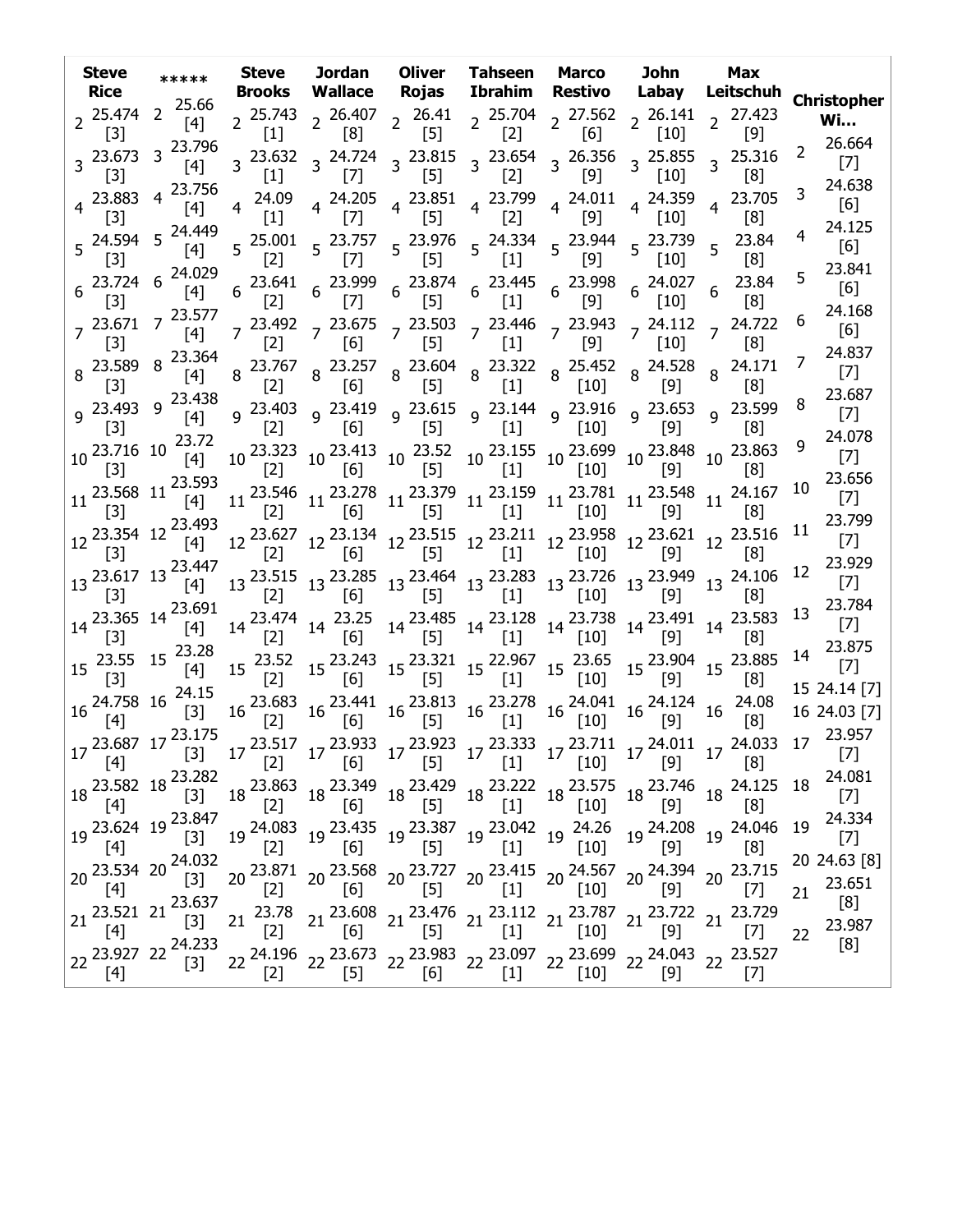|                                                                   | <b>Heat Results</b>                                                                                         |                                                                                                                      |                                                                                                                                               |                                                                                                                        |                                                                  |
|-------------------------------------------------------------------|-------------------------------------------------------------------------------------------------------------|----------------------------------------------------------------------------------------------------------------------|-----------------------------------------------------------------------------------------------------------------------------------------------|------------------------------------------------------------------------------------------------------------------------|------------------------------------------------------------------|
| Heat Type:                                                        | 18 Lap Main (Volta)                                                                                         |                                                                                                                      |                                                                                                                                               |                                                                                                                        |                                                                  |
| <b>Min By:</b>                                                    | <b>Position</b>                                                                                             |                                                                                                                      |                                                                                                                                               |                                                                                                                        |                                                                  |
| Date:                                                             | 8/4/2012 12:10 PM                                                                                           |                                                                                                                      |                                                                                                                                               |                                                                                                                        |                                                                  |
| <b>Winners</b>                                                    | <b>Marcelo Bravo</b>                                                                                        |                                                                                                                      |                                                                                                                                               |                                                                                                                        |                                                                  |
|                                                                   |                                                                                                             | Racer:<br>Marcelo Bravo                                                                                              |                                                                                                                                               |                                                                                                                        |                                                                  |
|                                                                   |                                                                                                             | 23.649                                                                                                               | # of Laps:                                                                                                                                    | Gap from Leader:                                                                                                       | Avg. Lap:                                                        |
|                                                                   |                                                                                                             |                                                                                                                      | 22                                                                                                                                            |                                                                                                                        | 25.817                                                           |
|                                                                   | <b>Heat Winner:</b>                                                                                         | 6533                                                                                                                 | This Round                                                                                                                                    | 67                                                                                                                     |                                                                  |
|                                                                   |                                                                                                             | Racer:<br>Michael Wu                                                                                                 | # of Laps:                                                                                                                                    | Gap from Leader                                                                                                        | Avg. Lap:                                                        |
|                                                                   |                                                                                                             | 23.215                                                                                                               | 22                                                                                                                                            | 6045.000                                                                                                               | 24.666                                                           |
|                                                                   | <b>2nd Place:</b>                                                                                           | 8175                                                                                                                 | <b>This Round</b>                                                                                                                             | 61                                                                                                                     |                                                                  |
|                                                                   |                                                                                                             | Racer:<br><b>Brent Talley</b>                                                                                        |                                                                                                                                               |                                                                                                                        |                                                                  |
|                                                                   |                                                                                                             | 23.802                                                                                                               | # of Laps:<br>22                                                                                                                              | Gap from Leader:<br>9807.000                                                                                           | Avg. Lap:<br>25.903                                              |
|                                                                   | Place:                                                                                                      | serv<br>SCORE<br>2753                                                                                                | This Round                                                                                                                                    | 49                                                                                                                     |                                                                  |
| Position                                                          | Racer                                                                                                       | Best Lap                                                                                                             | Gap from Leader                                                                                                                               | # of Laps                                                                                                              | Average<br><b>RPM</b><br>Lap                                     |
| 4                                                                 | <b>Patrick Ferro</b>                                                                                        | 23.963                                                                                                               | 11348.000                                                                                                                                     | 22                                                                                                                     | 26.494 1786                                                      |
| 5                                                                 | Kelly Widmann                                                                                               | 23.558                                                                                                               | 11358.000                                                                                                                                     | 22                                                                                                                     | 26.157 3502                                                      |
| 6                                                                 | Alexander Cumm                                                                                              | 24.006                                                                                                               | 14687.000                                                                                                                                     | 22                                                                                                                     | 25.567<br>2965                                                   |
| 7                                                                 | Sean McKnight                                                                                               | 23.88                                                                                                                | 14889.000                                                                                                                                     | 22                                                                                                                     | 25.937<br> 1242                                                  |
| 8                                                                 | Samuel Kutscha                                                                                              | 23.808                                                                                                               | 15294.000                                                                                                                                     | 22                                                                                                                     | 25.79<br>1228                                                    |
| 9<br>10                                                           | Robert Orr<br>Jeffrey Jenkins                                                                               | 23.869<br>23.922                                                                                                     | 18676.000<br>19493.000                                                                                                                        | 22<br>22                                                                                                               | 25.382 2304<br>25.583 1271                                       |
|                                                                   | Lap Thass by Rassr                                                                                          |                                                                                                                      |                                                                                                                                               |                                                                                                                        |                                                                  |
| <b>Jeffrey</b><br><b>Jenkins</b><br>40.656<br>$\mathbf{1}$<br>[7] | <b>Marcelo</b><br><b>Brent</b><br><b>Talley</b><br><b>Bravo</b><br>$1^{63.235}$<br>56.105<br>$[4]$<br>$[2]$ | <b>Alexander</b><br><b>Michael</b><br>Wu<br>Cumm<br>34.346<br>45.367<br>$\mathbf{1}$<br>$\mathbf{1}$<br>$[9]$<br>[8] | <b>Robert</b><br><b>Patrick</b><br>Orr<br><b>Ferro</b><br>37.591<br>66.329<br>$\mathbf{1}$<br>$\mathbf{1}$<br>$\mathbf{1}$<br>$[10]$<br>$[1]$ | <b>Kelly</b><br><b>Sean</b><br><b>Widmann</b><br><b>McKnight</b><br>59.798<br>52.298<br>$\mathbf{1}$<br>$[5]$<br>$[3]$ | <b>Samuel</b><br><b>Kutscha</b><br>49.048<br>$\mathbf{1}$<br>[6] |